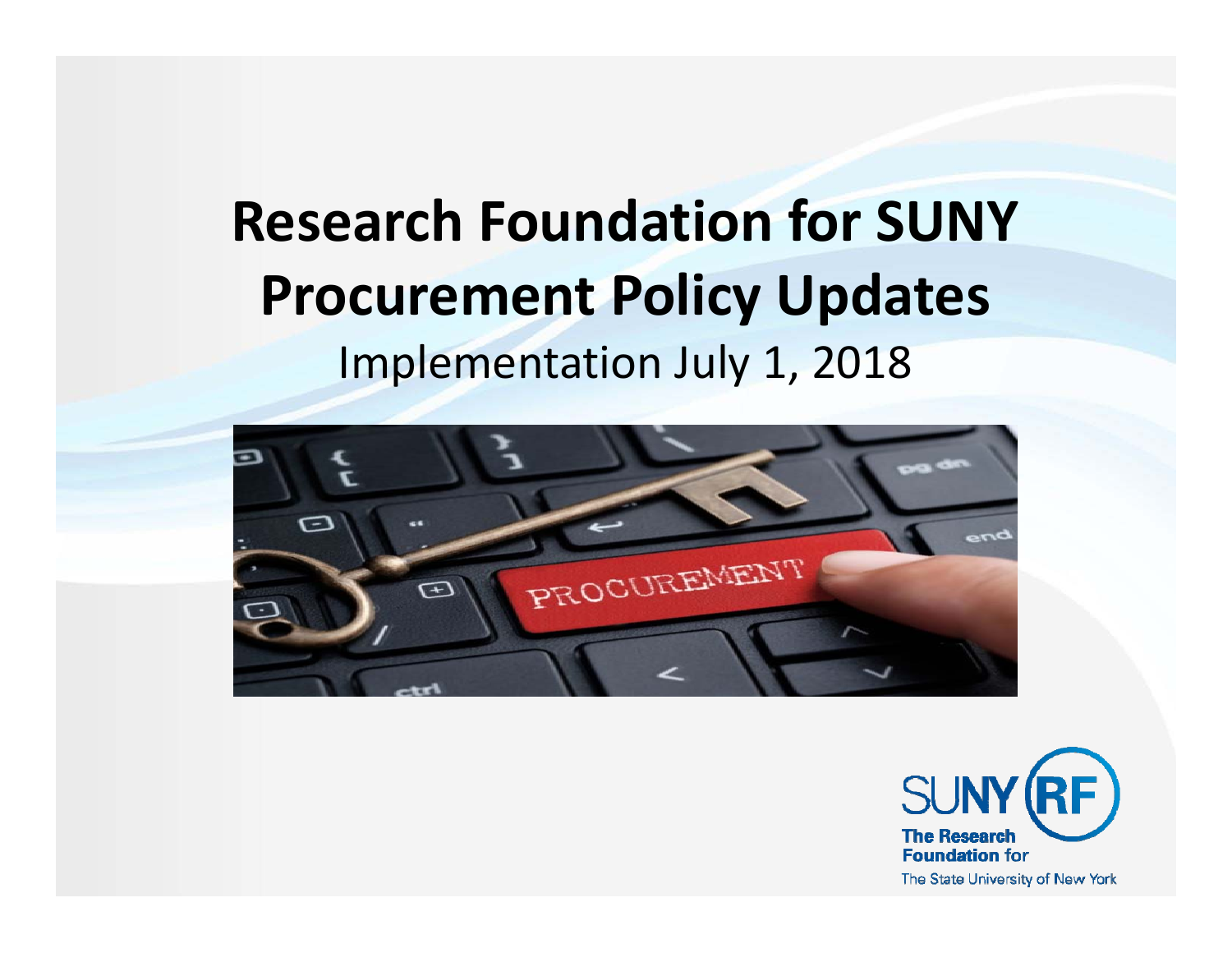### Learning Objectives

- •• To provide a general overview of the Research Foundation for SUNY's procurement policy
- • View recent procurement related changes to OMB Uniform Guidance
- View updates to policy



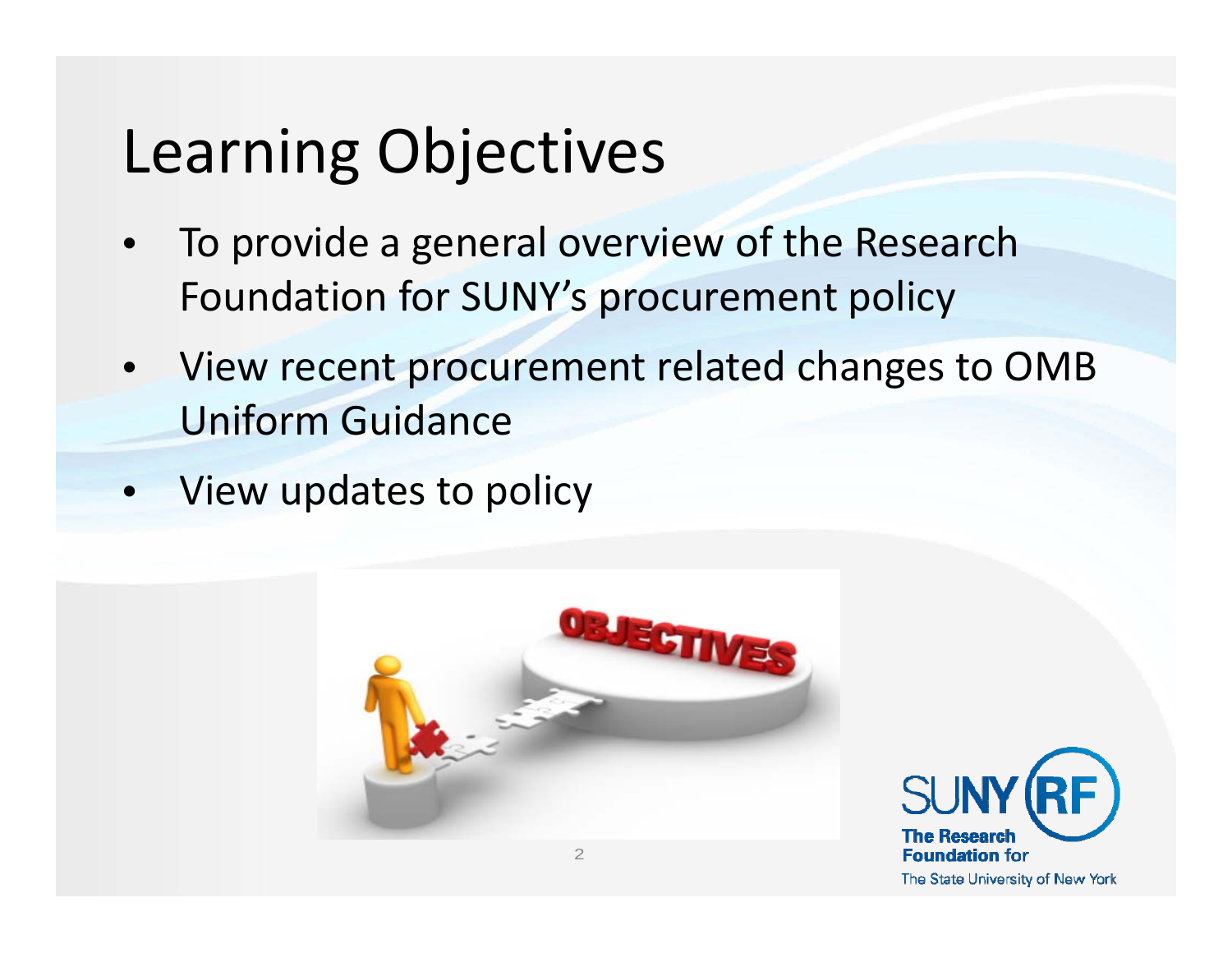### RF Procurement Mission

- To promote open and free competition in procurement transactions to the maximum extent practical
- To ensure that procurements are priced competitively and meet or exceed any technical, programmatic, and performance requirements
- Designed to comply with OMB Uniform Guidance
- Governs all procurement transactions made by all RF operating locations and the central office

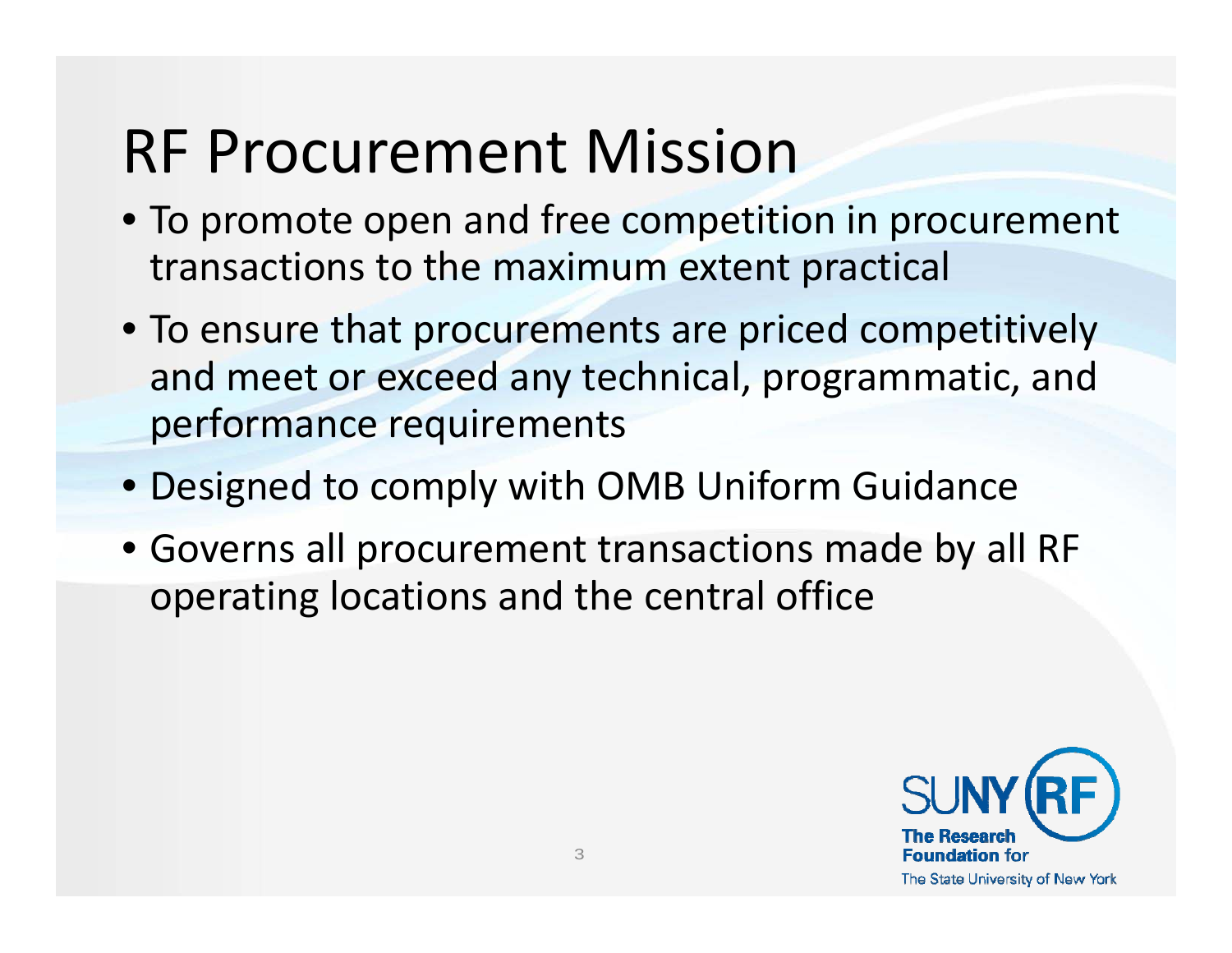### Procurement Policy Overview

- The Procurement Policy is designed to provide requirements for purchasing items through the RF
- Ensures compliance with federal regulations and sponsored agreements
- Applicable to all RF purchases



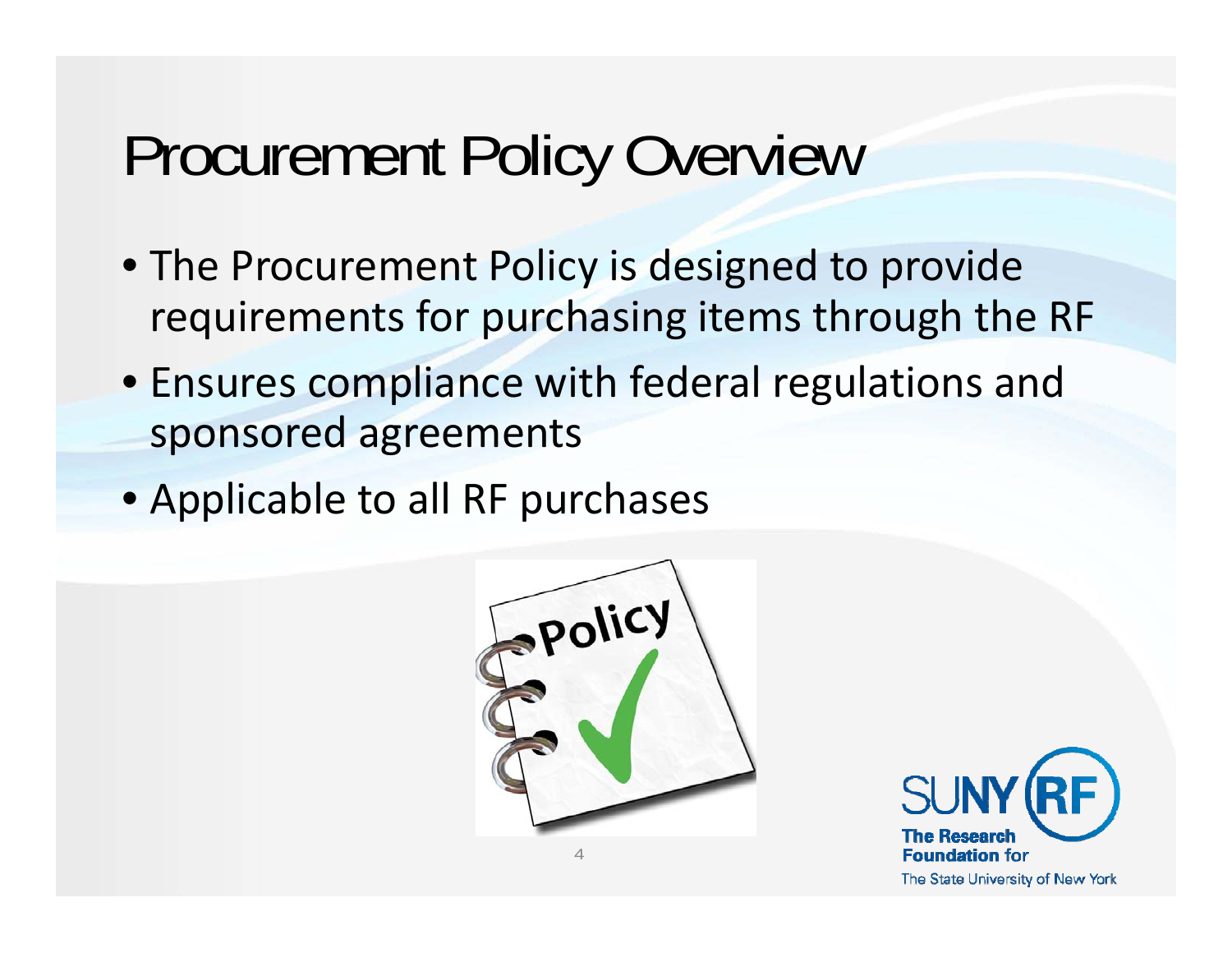# When Bids and Proposals are Required

- Solicitation of bids or proposals are required as follows:
	- The "Total Purchase Amount" must be based on the reasonably expected aggregate total dollar mount of the purchase of the specified goods or services from the specific vendor or supplier within <sup>a</sup> twelve (12) month period commencing on the date of purchase
	- If expected to continue longer than 12 months, the Total Purchase amount must be based on the reasonably expected value as specified.

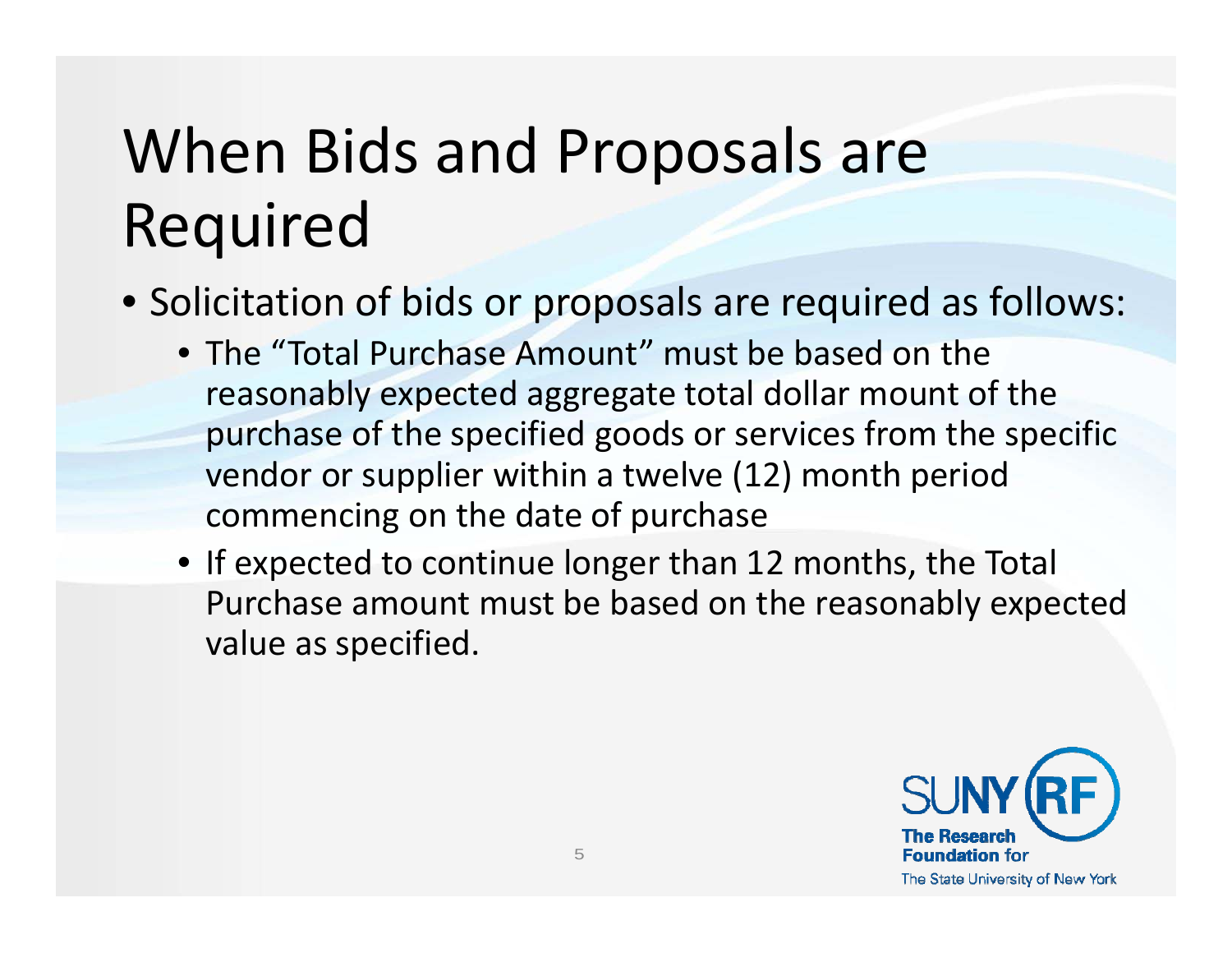### Bids and Proposals Requirements using \*Federal or Federal Flow-Through Funds

- • Up to \$10,000
	- •No requirement for solicitation of bids/proposals
	- • When using same suppliers repeatedly, need to review price/quality of the goods/services and maintain in procurement file
- \$10,000 to \$250,000
	- • Solicitation of bids/proposals and requires a selection from a minimum of two written or verbal quotes
- $\bullet$  Over \$250,000
	- • Solicitation of written bids or proposals and requires a selection from a minimum of three written bids/proposals; requires cost or price analysis as well

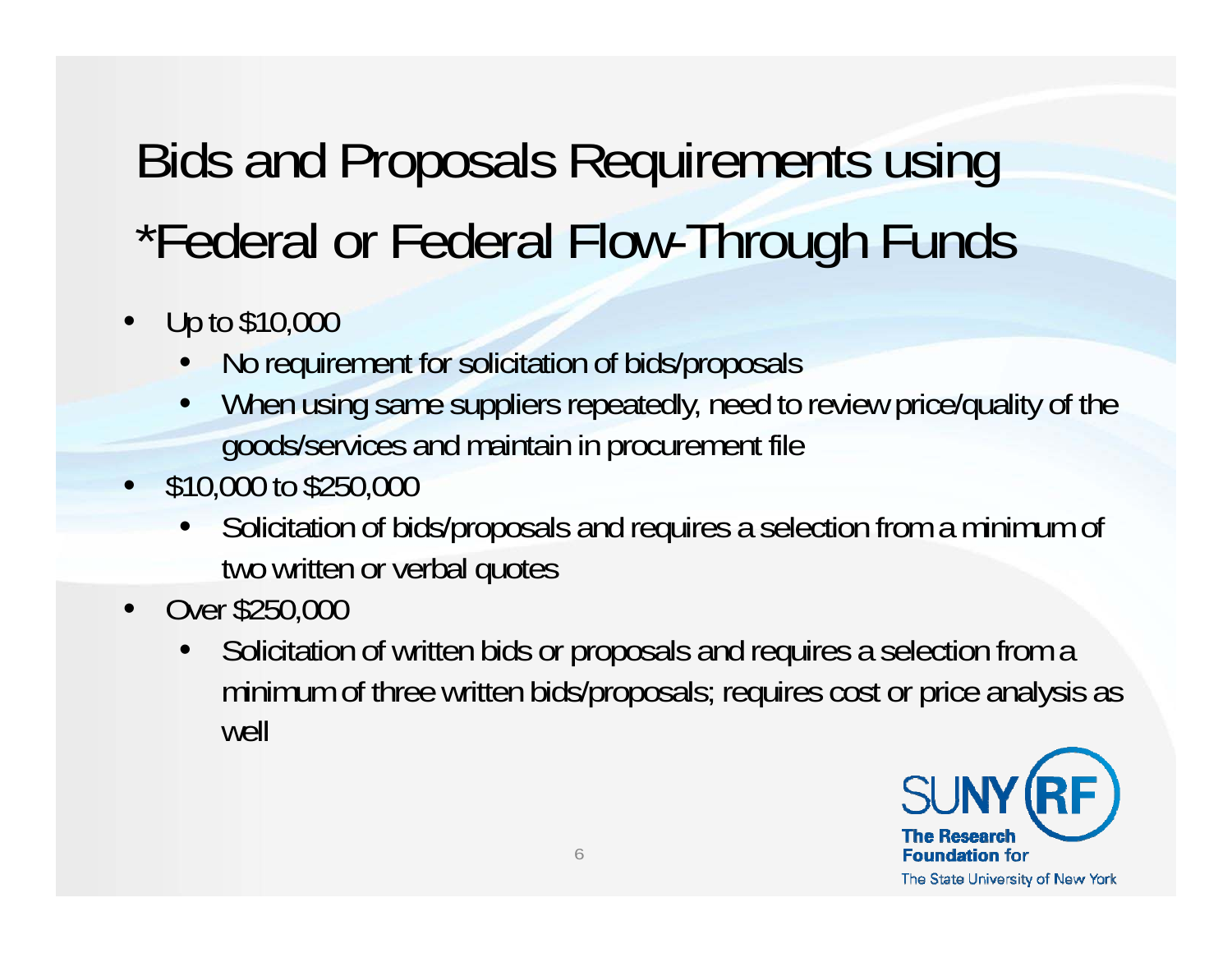## Bids and Proposals Requirements using \*Non-federal Funding Sources

- • Up to \$50,000
	- •No requirement for solicitation of bids/proposals
	- • When using same suppliers repeatedly, need to review price/quality of the goods/services and maintain in procurement file
- •\$50,000 to \$250,000
	- • Solicitation of bids/proposals and requires a selection from a minimum of two written or verbal quotes
- Over \$250,000
	- • Solicitation of written bids or proposals and requires a selection from a minimum of three written bids/proposals

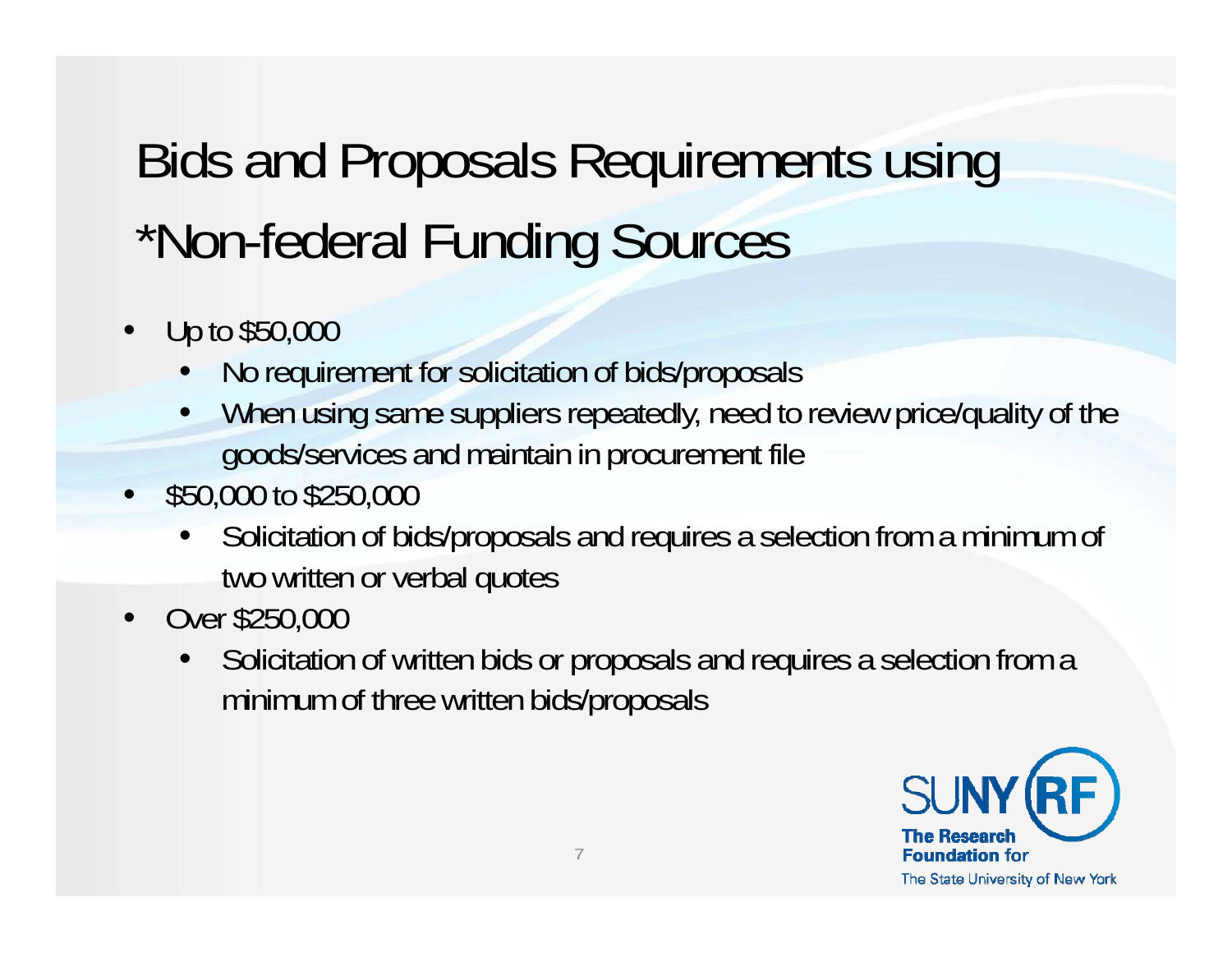### Non‐competitive Procurements

- Purchases made under NYS contracts, consortiums, or through campus central stores or service centers
- Purchases up to \$200K with certified small business or M/WBE
- Purchases that qualify as either Single/Sole source procurements



The State University of New York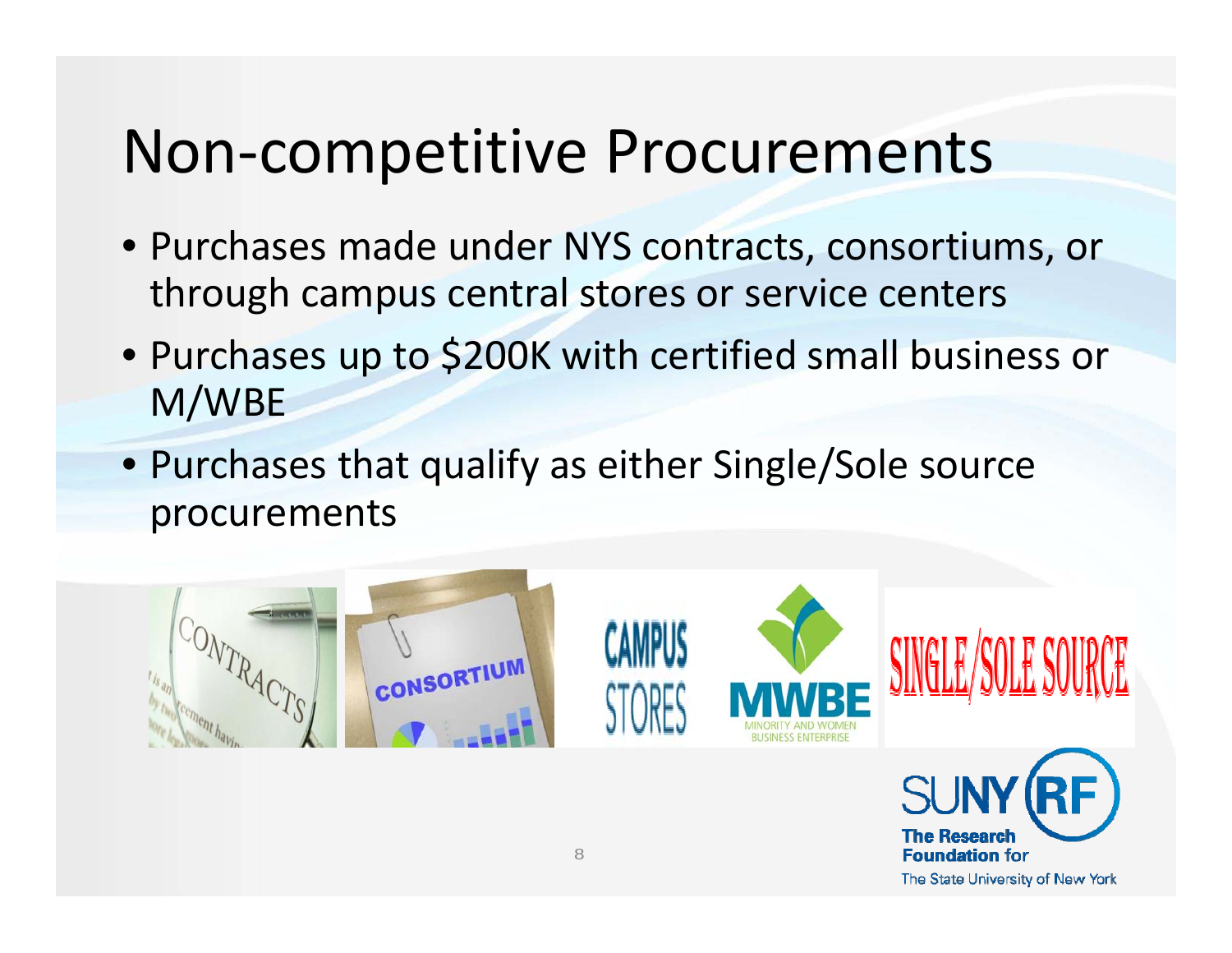### Single & Sole Source Procurements

#### • Single Source

- Purchases that qualify because of limited circumstances
	- Item available only from a single source;
	- Public exigency or emergency requirement;
	- Awarding agency or pass‐through agency expressly authorizes non‐ competitive proposals in response to written request;
	- After solicitation of <sup>a</sup> number of sources, competition deemed inadequate
- Sole Source
	- Purchases that qualify because the product or service procured is unique to one source or the requirements for the product or service can only be met by one supplier

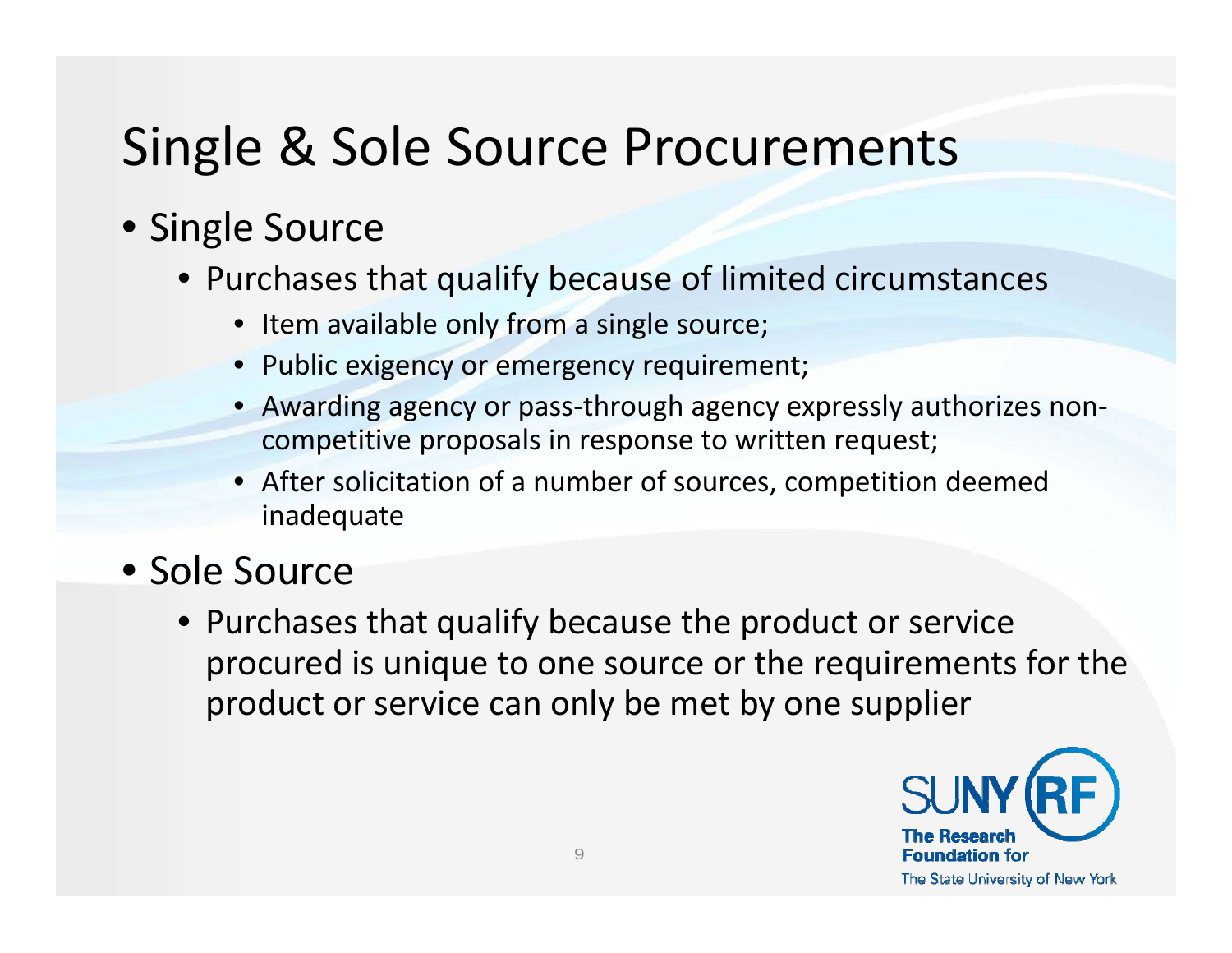### RF Single/Sole Source Justification form



#### SINGLE/SOLE SOURCE DOCUMENTATION

THIS FORM IS TO BE SUBMITTED WITH ANY PURCHASE REQUISITION THAT EXCEEDS AN AGGREGATE VALUE OF \$10,000 OR ABOVE WHERE COMPETITIVE BIDS HAVE NOT BEEN SOLICITED (OR ARE NOT AVAILABLE)

CHECK THE APPROPRIATE BOX AND ATTACH ADDITIONAL DOCUMENTATION AS REQUIRED

| Vendor:          | Requisition Number: |       | PO Number: |  |
|------------------|---------------------|-------|------------|--|
| Department Name: | Project:            | Task: | Award:     |  |

Please check the appropriate justification(s) below which exempt formal competition:

1. Product or service is available from only one vendor.

2. Only one source can provide the product/service in the time frame required.

3. Written pre-approval from the Federal awarding agency.

4. Competition is deemed inadequate, after solicitation attempts through one of the other methods.

5. Other - please provide specific information and circumstances in justification below.

Detailed justification: (please elaborate on your justifications designated above by providing specific details)

Fair and/or reasonable price analysis: (describe or attach any communication with other sources contacted or used to determine that the cost is reasonable)

Certification: I certify that the above statements are accurate and that this is requested procurement does not violate the Research Foundation for SUNY's Conflict of Interest Policy.

Signature:

Date

Principal Investigator/Campus OM or Designee



The State University of New York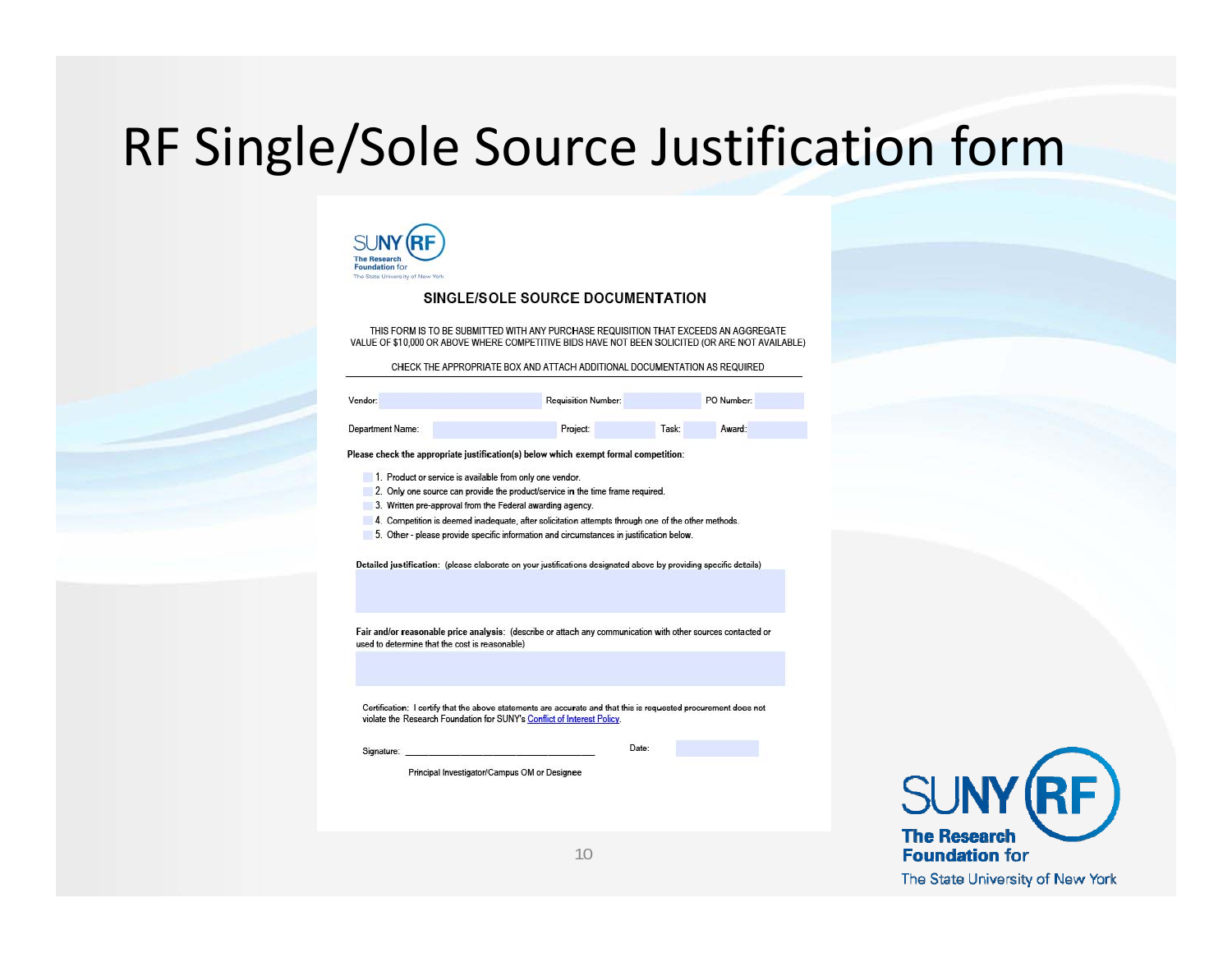# Additional changes

- Vendor Consideration
	- Use responsible vendors who will be able to adhere to the terms and conditions
- Certification of Credibility
	- Suppliers selected for purchases/services that exceed the small purchase threshold (\$250K) on <sup>a</sup> federal award, must certify that they are not debarred or suspended
		- PO Terms and Conditions Certification Regarding Debarment or Suspension



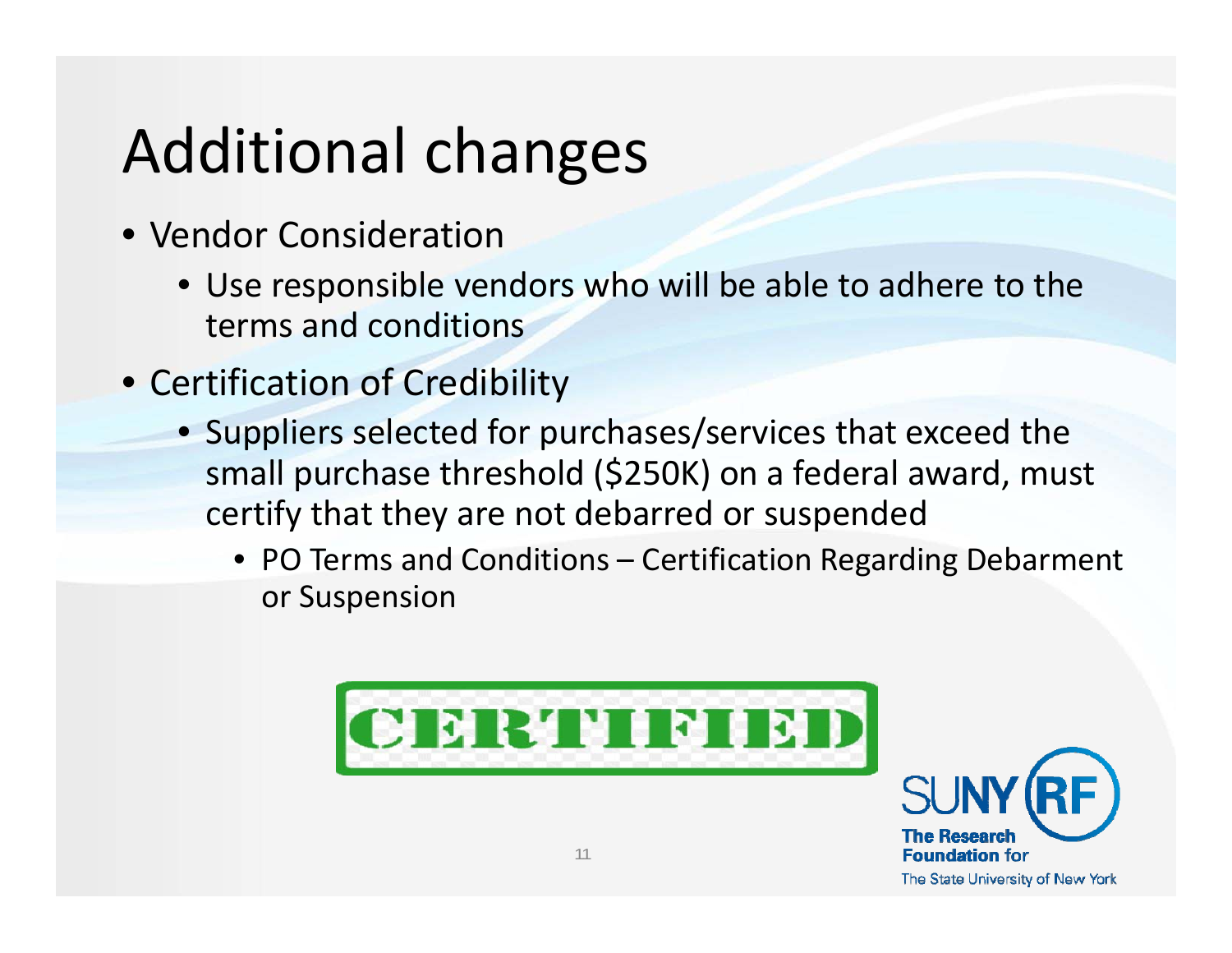## Additional changes cont'd

- Price or Cost Analysis
	- Cost or price analysis must be performed on every purchase above the Simplified Acquisition Thresholds (\$250K)
		- Price Analysis quotations, prices paid in the past, published price listings or catalogs
		- Cost Analysis review and evaluation of cost to determine reasonableness, allocability and allowability. Obtain cost breakdown from supplier in order to perform

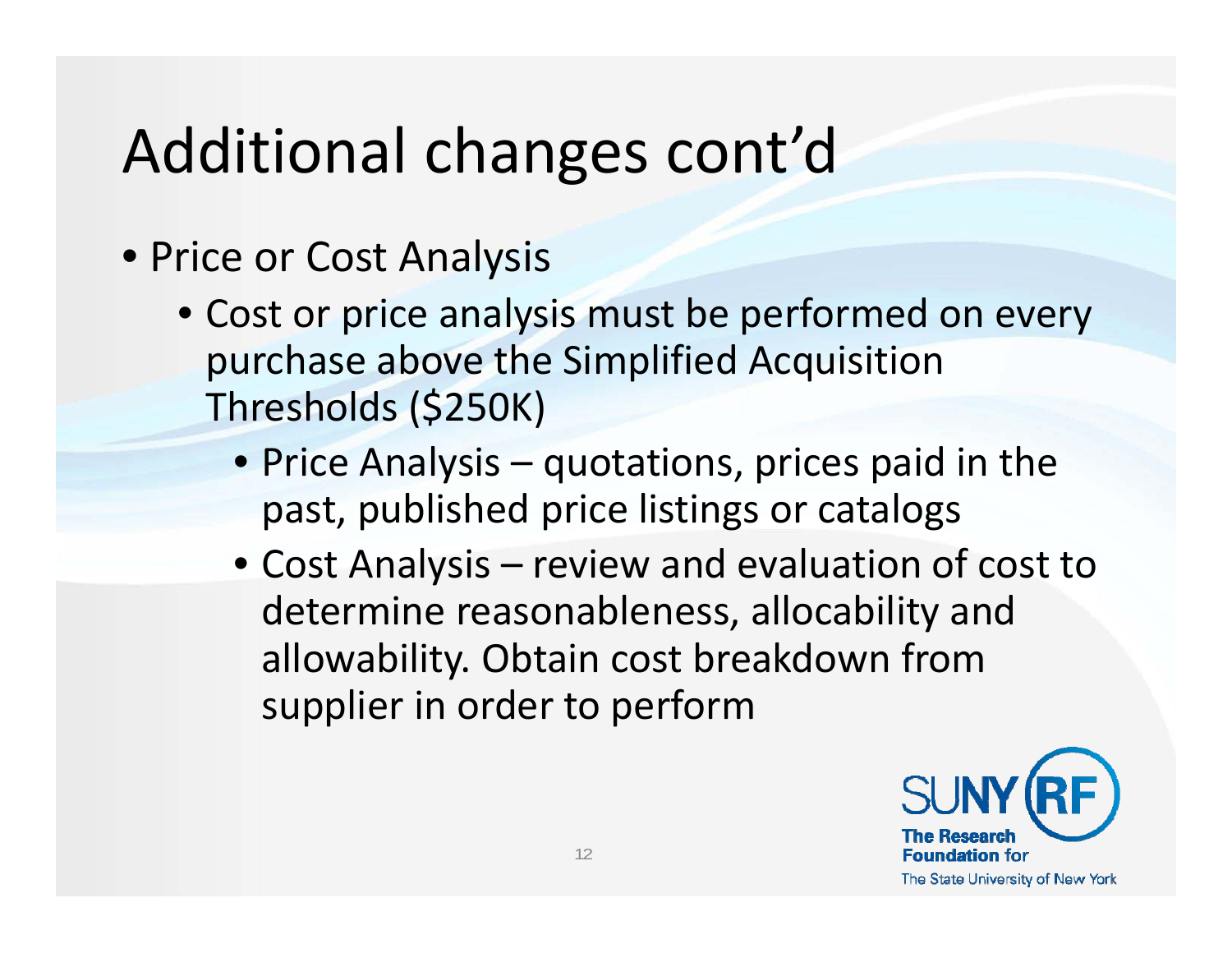# Additional changes cont'd

- Bonding Requirements
	- For construction or facility improvement contracts/subcontracts exceeding the Simplified Acquisition Threshold (\$250K)
		- Documentation requirements History of the procurement for all purchases over \$10,000 (federal) and \$50,000 (non‐federal)
		- Rational for the method of procurement; selection of contract type, contractor selection or rejection and basis for price
		- If lowest bidder was not chosen, then explanation should include specific reasons

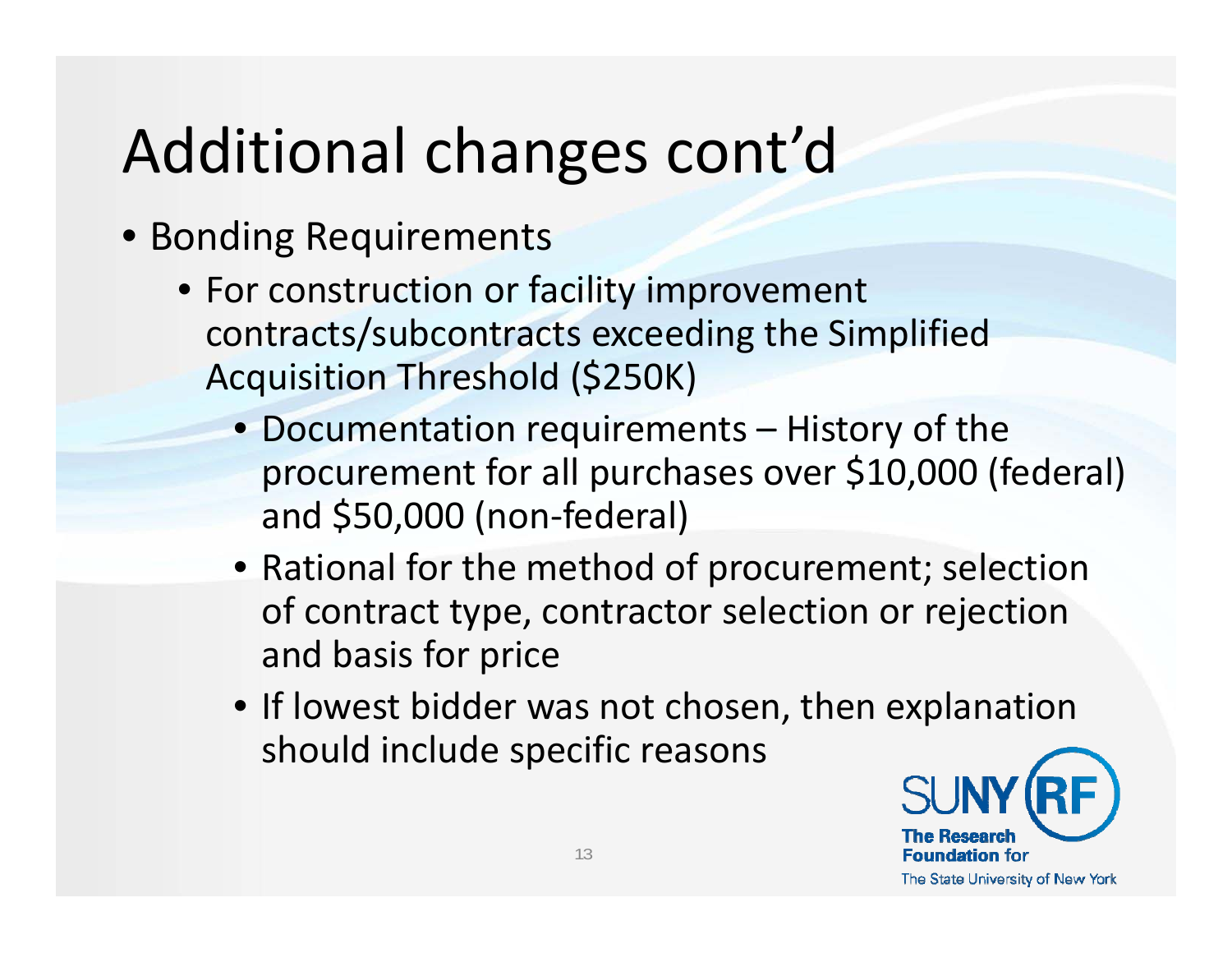### P‐card transactions

- Central office will be modifying limits on p‐cards by placing <sup>a</sup> \$10,000 transaction limit on any p‐cards that have a credit limit of \$10,000 or greater
- This will help mitigate risk of any over the threshold purchases being made on p‐cards



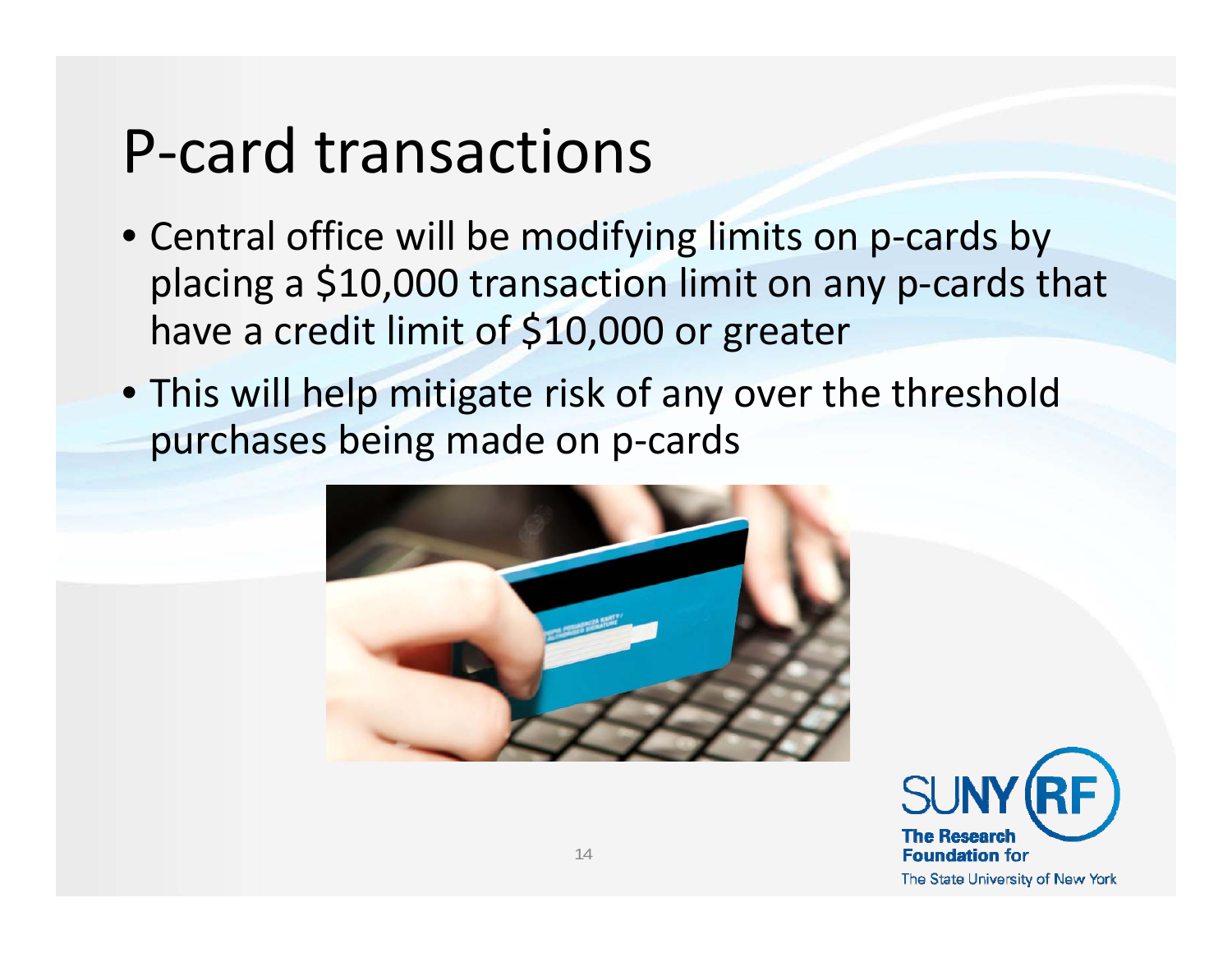### Cost transfers

- If expenditure will potentially be moved to <sup>a</sup> federal award, ensure that the proper solicitation guidelines were followed
- Ensures no room for disallowance



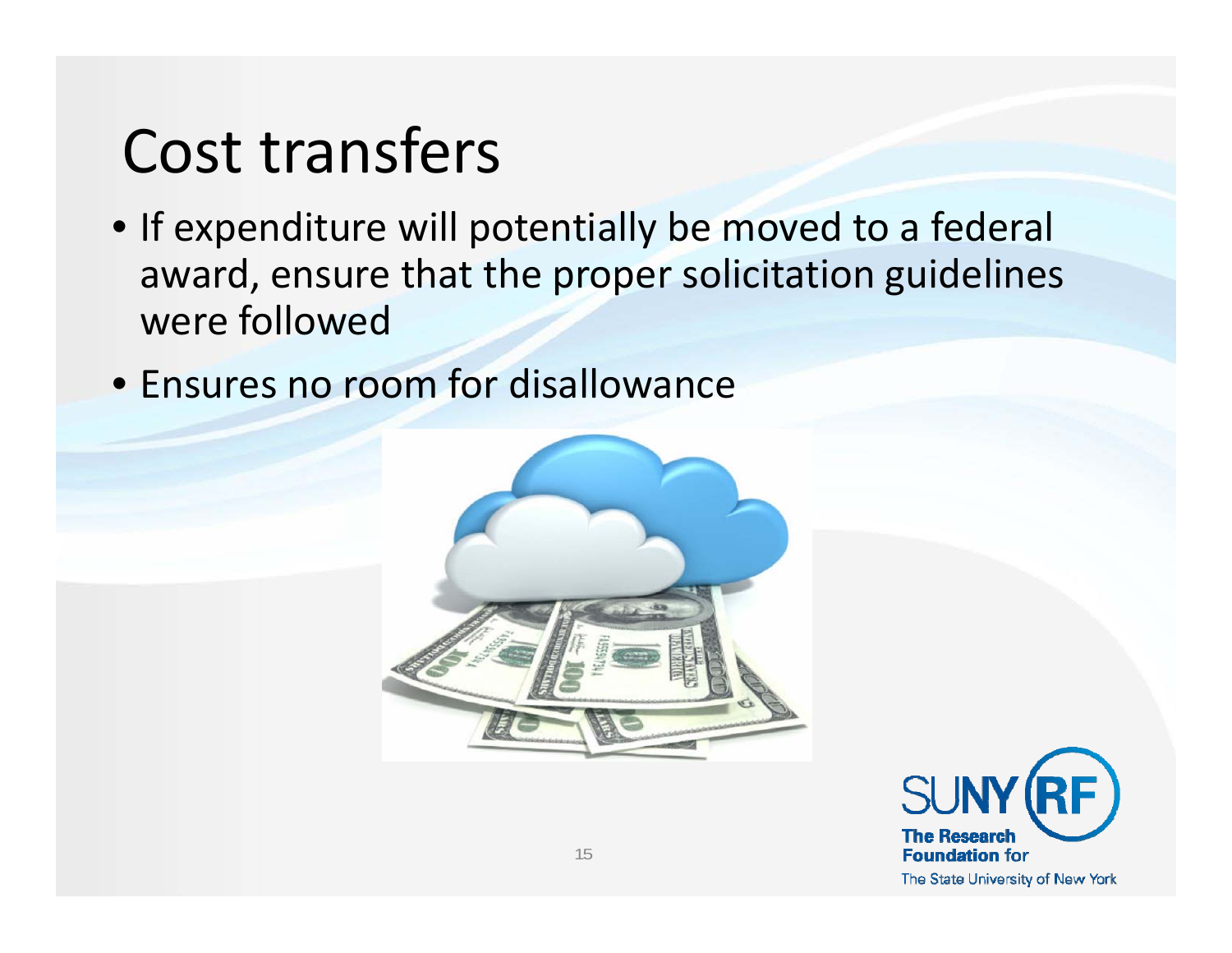# Bids and Proposals Requirements (Oracle)

#### • Descriptive flex‐field (DFF)

| <b>Bids and Proposals Requirements (DFF)</b> |                                                 |                                                                                                    |  |
|----------------------------------------------|-------------------------------------------------|----------------------------------------------------------------------------------------------------|--|
| <b>Notes</b>                                 | <b>Bids</b>                                     | <b>Description</b>                                                                                 |  |
|                                              | Remains the same Miscellaneous Encumbrance      | Miscellaneous Encumbrance                                                                          |  |
|                                              | Remains the same Purchased on State Contract    | <b>Purchased on State Contract</b>                                                                 |  |
|                                              | Remains the same Sole/Single Source Vendor      | Sole/Single Source Vendor                                                                          |  |
| Remains the same Subcontractor               |                                                 | Subcontractor                                                                                      |  |
| <b>New</b>                                   | Min of 2 Written or Verbal Bids (federal)       | Purchase Orders exceeding \$10,000 but less than \$250,000 (federal or federal flow-through funds) |  |
| New                                          | Min of 3 Written Bids (federal)                 | Purchase orders exceeding \$250,000 (federal or federal flow-through funds)                        |  |
| <b>New</b>                                   | Min of 2 Written or Verbal Bids (other funding) | Purchase Orders exceeding \$50,000 but less than \$250,000 (non-federal funding sources)           |  |
| <b>New</b>                                   | Min of 3 Written Bids (other funding)           | Purchase Orders exceeding \$250,000 (non-federal funding sources)                                  |  |
| New                                          | Other                                           | Purchase Orders exceeding \$10,000 but less than \$50,000 (non-federal funding sources)            |  |